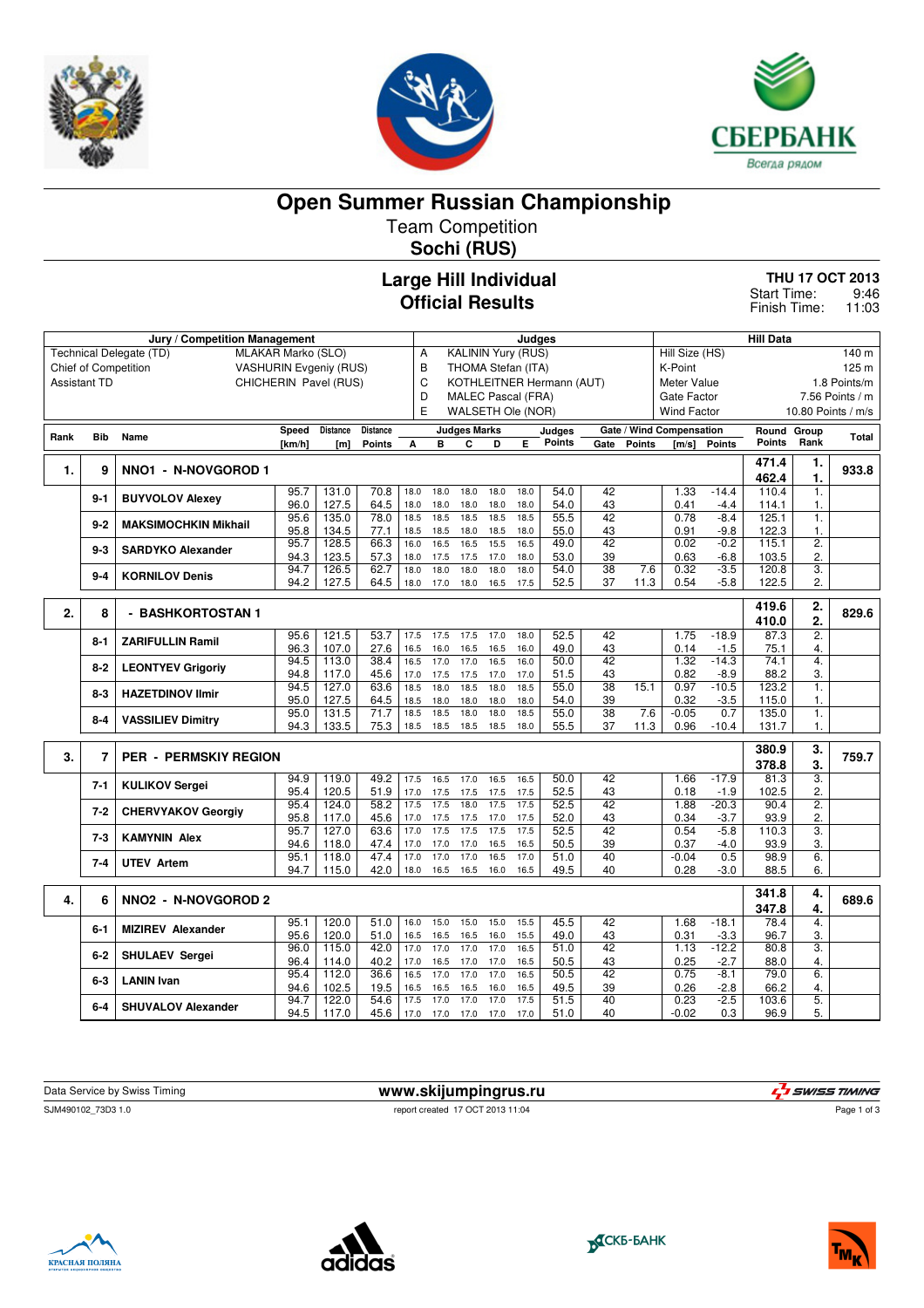





**Open Summer Russian Championship**

Team Competition **Sochi (RUS)**

**Large Hill Individual**

## **Official Results**

**THU 17 OCT 2013** 9:46 11:03 Start Time: Finish Time:

|      | Bib            |                                  | Speed        | <b>Distance</b>     | <b>Distance</b> |              |              | <b>Judges Marks</b> |              |              | Judges        |                 | Gate / Wind Compensation |                 |               | Round          | Group            |       |
|------|----------------|----------------------------------|--------------|---------------------|-----------------|--------------|--------------|---------------------|--------------|--------------|---------------|-----------------|--------------------------|-----------------|---------------|----------------|------------------|-------|
| Rank |                | Name                             | [km/h]       | [m]                 | <b>Points</b>   | A            | B            | C                   | D            | Е            | <b>Points</b> | Gate            | <b>Points</b>            | [m/s]           | <b>Points</b> | <b>Points</b>  | Rank             | Total |
| 5.   | 5              | - ST. PETERSBURG                 |              |                     |                 |              |              |                     |              |              |               |                 |                          |                 |               | 314.3<br>290.4 | 5.<br>5.         | 604.7 |
|      |                |                                  | 94.5         | 98.5                | 12.3            | 16.0         | 16.0         | 16.0                | 16.0         | 15.5         | 48.0          | 42              |                          | 1.33            | $-14.4$       | 45.9           | 5.               |       |
|      | $5 - 1$        | <b>ALLAMURATOV Erkin</b>         | 94.8         | 97.5                | 10.5            | 16.0         | 16.0         | 16.0                | 16.5         | 15.5         | 48.0          | 43              |                          | 0.55            | $-5.9$        | 52.6           | 7.               |       |
|      |                |                                  | 94.8         | 105.5               | 24.9            | 16.0         | 16.5         | 16.0                | 16.0         | 15.5         | 48.0          | 42              |                          | 0.70            | $-7.6$        | 65.3           | 5.               |       |
|      | 5-2            | <b>PYZHOV Sergei</b>             | 95.1         | 102.5               | 19.5            | 16.0         | 16.0         | 16.5                | 16.0         | 16.0         | 48.0          | 43              |                          | 0.21            | $-2.3$        | 65.2           | 5.               |       |
|      | $5-3$          | <b>PERSIYANCEV Vladislav</b>     | 95.2         | 119.5               | 50.1            | 17.0         | 17.5         | 17.0                | 17.0         | 17.0         | 51.0          | $\overline{42}$ |                          | 1.26            | $-13.6$       | 87.5           | $\overline{4}$ . |       |
|      |                |                                  | 94.2         | 98.5                | 12.3            | 16.0         | 16.0         | 16.0                | 16.0         | 15.5         | 48.0          | 39              |                          | $-0.03$         | 0.4           | 60.7           | 6.               |       |
|      | 5-4            | <b>BOYARINTSEV Vladislav</b>     | 95.6         | 127.0               | 63.6            | 18.0         | 17.5         | 18.0                | 16.5         | 17.5         | 53.0          | 40              |                          | 0.09            | $-1.0$        | 115.6          | 4.               |       |
|      |                |                                  | 95.5         | 123.0               | 56.4            | 18.0         | 17.5         | 17.5                | 17.5         | 18.0         | 53.0          | 40              |                          | $-0.19$         | 2.5           | 111.9          | 3.               |       |
| 6.   | 4              | - TATARSTAN                      |              |                     |                 |              |              |                     |              |              |               |                 |                          |                 |               | 278.7<br>281.2 | 6.<br>6.         | 559.9 |
|      |                |                                  | 94.0         | 95.5                | 6.9             | 16.0         | 16.0         | 16.0                | 16.5         | 15.5         | 48.0          | 42              |                          | 1.70            | $-18.4$       | 36.5           | 7.               |       |
|      | 4-1            | <b>AKBIROV Renat</b>             | 94.3         | 98.0                | 11.4            | 16.0         | 16.0         | 16.5                | 16.5         | 15.5         | 48.5          | 43              |                          | 0.79            | $-8.5$        | 51.4           | 8.               |       |
|      | $4 - 2$        | <b>SALAHOV Rinat</b>             | 93.6         | 102.5               | 19.5            | 15.0         | 15.0         | 14.5                | 14.5         | 14.5         | 44.0          | $\overline{42}$ |                          | 1.07            | $-11.6$       | 51.9           | 8.               |       |
|      |                |                                  | 94.2         | 103.0               | 20.4            | 16.0         | 15.5         | 15.5                | 15.5         | 15.5         | 46.5          | 43              |                          | 0.36            | $-3.9$        | 63.0           | 7.               |       |
|      | $4 - 3$        | <b>SAYAROV Linar</b>             | 94.8         | 104.0               | 22.2            | 15.5         | 16.0         | 16.0                | 16.0         | 14.5         | 47.5          | 42              |                          | 0.31            | $-3.3$        | 66.4           | $\overline{7}$ . |       |
|      |                |                                  | 93.4         | 96.0                | 7.8             | 15.5         | 16.0         | 15.5                | 14.5         | 15.5         | 46.5          | 39              |                          | $-0.05$         | 0.7           | 55.0           | 7.               |       |
|      | 4-4            | <b>TROFIMOV Roman-Sergeevich</b> | 94.9         | 130.0               | 69.0            | 17.5         | 17.0         | 17.5                | 17.5         | 17.0         | 52.0          | 40              |                          | $-0.22$         | 2.9           | 123.9          | $\overline{2}$ . |       |
|      |                |                                  | 94.7         | 123.0               | 56.4            | 18.0         | 17.0         | 17.0                | 16.5         | 17.0         | 51.0          | 40              |                          | $-0.34$         | 4.4           | 111.8          | 4.               |       |
|      |                |                                  |              |                     |                 |              |              |                     |              |              |               |                 |                          |                 |               | 215.5          | 7.               |       |
| 7.   | 3              | - BASHKOZTOSTAN 2                |              |                     |                 |              |              |                     |              |              |               |                 |                          |                 |               | 233.8          | 7.               | 449.3 |
|      |                |                                  | 93.4         | 91.0                | $-1.2$          | 14.5         | 15.0         | 15.5                | 15.5         | 15.0         | 45.5          | 42              |                          | 1.11            | $-12.0$       | 32.3           | $\overline{8}$ . |       |
|      | 3-1            | <b>MATAVIN Nikolay</b>           | 94.2         | 100.5               | 15.9            | 15.5         | 15.5         | 16.0                | 16.0         | 15.5         | 47.0          | 43              |                          | 0.47            | $-5.1$        | 57.8           | 5.               |       |
|      | $3-2$          | <b>HAZEEV Ratmir</b>             | 93.5         | 101.5               | 17.7            | 15.5         | 16.0         | 16.5                | 16.0         | 16.0         | 48.0          | 42              |                          | 1.02            | $-11.0$       | 54.7           | $\overline{7}$ . |       |
|      |                |                                  | 94.1         | 104.0               | 22.2            | 15.5         | 16.5         | 16.0                | 15.5         | 16.0         | 47.5          | 43              |                          | 0.56            | $-6.0$        | 63.7           | 6.               |       |
|      | $3-3$          | <b>RESHETNIKOV Konstantin</b>    | 95.3         | 97.0                | 9.6             | 14.5         | 14.5         | 14.0                | 13.5         | 14.0         | 42.5          | 42              |                          | 0.41            | $-4.4$        | 47.7           | 8.               |       |
|      |                |                                  | 94.4<br>95.4 | 94.0<br>105.0       | 4.2<br>24.0     | 14.0<br>16.0 | 15.5<br>16.0 | 15.0<br>16.0        | 14.5<br>16.5 | 14.5<br>16.0 | 44.0<br>48.0  | 39<br>40        |                          | 0.36<br>$-0.67$ | $-3.9$<br>8.8 | 44.3<br>80.8   | 8.<br>7.         |       |
|      | $3 - 4$        | <b>SULTANGULOV Arthur</b>        | 94.4         | 99.0                | 13.2            | 15.0         | 16.0         | 16.0                | 15.5         | 15.5         | 47.0          | 40              |                          | $-0.60$         | 7.8           | 68.0           | 7.               |       |
|      |                |                                  |              |                     |                 |              |              |                     |              |              |               |                 |                          |                 |               |                |                  |       |
| 8.   |                | - MOSCOW                         |              |                     |                 |              |              |                     |              |              |               |                 |                          |                 |               | 183.1          | 8.               | 363.9 |
|      | $\overline{2}$ |                                  |              |                     |                 |              |              |                     |              |              |               |                 |                          |                 |               | 180.8          | 8.               |       |
|      |                | <b>MARKIN Viktor</b>             | 93.0         | 98.5                | 12.3            | 15.5         | 16.0         | 15.5                | 14.5         | 15.0         | 46.0          | 42              |                          | 1.39            | $-15.0$       | 43.3           | 6.               |       |
|      | $2 - 1$        |                                  | 93.9         | 100.5               | 15.9            | 15.0         | 14.5         | 14.5                | 14.5         | 14.5         | 43.5          | 43              |                          | 0.16            | $-1.7$        | 57.7           | 6.               |       |
|      | $2 - 2$        | <b>SYKCHIN Nikita</b>            | 94.7         | 102.5               | 19.5            | 16.0         | 16.0         | 16.0                | 16.0         | 16.0         | 48.0          | $\overline{42}$ |                          | 0.69            | $-7.5$        | 60.0           | 6.               |       |
|      |                |                                  | 95.1         | 103.0               | 20.4            | 16.0         | 15.5         | 15.5                | 15.5         | 16.0         | 47.0          | 43              |                          | 0.56            | $-6.0$        | 61.4           | 8.               |       |
|      | $2 - 3$        | <b>VALITOV IIdar</b>             | 95.3         | 111.0               | 34.8            | 16.5         | 17.0         | 17.0                | 17.0         | 16.5         | 50.5          | 42              |                          | 0.51            | $-5.5$        | 79.8           | 5.               |       |
|      |                |                                  | 94.3         | 102.0<br><b>DNS</b> | 18.6            | 16.5         | 15.5         | 16.0                | 15.5         | 16.0         | 47.5          | 39              |                          | 0.41            | $-4.4$        | 61.7<br>0.0    | 5.               |       |
|      | $2 - 4$        | <b>CHAADAEV Petr</b>             |              | <b>DNS</b>          |                 |              |              |                     |              |              |               |                 |                          |                 |               | 0.0            |                  |       |
|      |                |                                  |              |                     |                 |              |              |                     |              |              |               |                 |                          |                 |               |                |                  |       |

## **not qualified for final round**

| 9. |         | <b>KRA</b><br><b>KRASNOYARSKIY REGION</b> |      |      |      |      |      |      |      |      |      |    | 122.5      | v.      | 199 ち<br>166.J |  |  |
|----|---------|-------------------------------------------|------|------|------|------|------|------|------|------|------|----|------------|---------|----------------|--|--|
|    | - 1 - 1 |                                           |      | DNS  |      |      |      |      |      |      |      |    |            |         | 0.0            |  |  |
|    | $1-2$   | <b>GAMILIN Dmitry</b>                     | 93.2 | 91.5 | -0.3 | 14.5 | 14.0 | 13.5 | 14.0 | 14.0 | 42.0 | 42 | -37        | $-14.8$ | 26.9           |  |  |
|    | $1-3$   | <b>SHILOV Maxim</b>                       | 94.9 | 97.0 | 9.6  | 14.0 | 15.0 | 15.5 | 15.5 | 15.0 | 45.5 | 42 | .13        | $-12.2$ | 42.9           |  |  |
|    | 1.4     | <b>GORBENKO</b><br>Alexander              | 94.9 | 89.5 | -3.9 | 15.0 | 15.5 | 15.5 | 16.0 | 15.5 | 46.5 | 40 | $-0.7^{-}$ | 10.     | 52.7           |  |  |

| Data Service by Swiss Timing | www.skijumpingrus.ru             | L'I SWISS TIMING |
|------------------------------|----------------------------------|------------------|
| SJM490102 73D3 1.0           | report created 17 OCT 2013 11:04 | Page 2 of 3      |
|                              |                                  |                  |